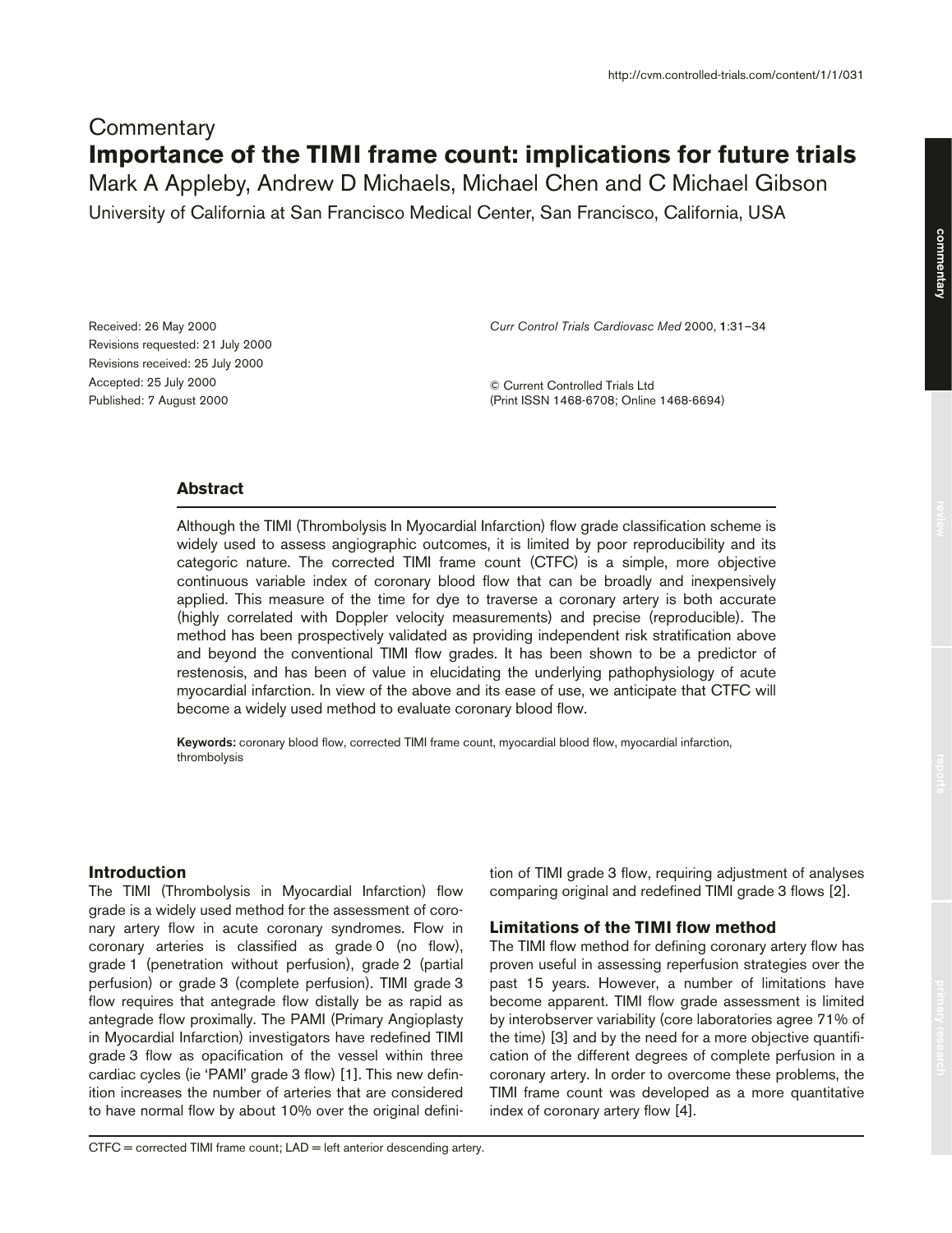## **Corrected TIMI frame count Technique**

In the CTFC method, the number of frames required for dye to reach a standardized distal landmark is counted. A correction factor is required to compensate for the longer length of the left anterior descending artery (LAD) compared with the circumflex and right coronary arteries (the number of frames required for dye to traverse the LAD is divided by 1.7). The frame count number after adjustment for vessel length is given the term 'corrected TIMI frame count' [4].

The first frame taken for measurements is the frame in which dye touches both borders of the coronary artery and moves forward with at least 70% opacification of the vessel lumen. The standardized distal landmarks are taken as the first branch of the posterolateral artery for the right coronary artery, most distal branch of the obtuse marginal branch for the circumflex, and the distal bifurcation for the LAD (also known as the 'whale's tail' branch of the LAD). The number of frames from the first frame to the last frame when dye enters the standardized distal landmark is counted. Centers that use image acquisition at speeds other than the most widely used frame rate in the US of 30 frames/s need to adjust CTFC assessments accordingly. For example, in the use of images acquired at 15 frames/s, frame counts are multiplied by a factor of 2 to derive the CTFC.

Highly reproducible results are obtained with very low interobserver and intraobserver variability [4]. Differences between observers are less than 0.75 frames [5] and the correlation between observers is 0.97–0.99 [6]. Varying the force of dye injection may change the frame count by up to 2 frames, which is a relatively small and insignificant difference from a clinical trial perspective [7]. Alterations in catheter size do not affect CTFC measurements [8]. Administration of nitrates, which cause enlargement of the artery and the volume to be filled with dye significantly, increases the CTFC by approximately 6 frames [8]. It is therefore important to standardize use of nitrates in studies that involve CTFC measurement, or to at least confirm that nitrate use is well balanced across arms of the trial. Injections during diastole reduce the CTFC by 6 frames [8]. Pacing at a faster heart rate (20 beats/min) reduced the CTFC by 5 frames [8].

#### **Applications**

The CTFC technique is a simple and inexpensive technique for calculation of coronary flow reserve, and is highly correlated (*r*= 0.88, *P*= 0.0001) with coronary flow reserve measurements obtained using the Doppler guidewire [9]. It is also correlated with volumetric flow and resting distal average peak velocity [6]. Distance along coronary arteries measured using angioplasty guidewires may be combined with TIMI frame count measurements to give absolute velocity and flow assessments that are sensitive to small changes in perfusion [10]. Indeed, although patients often have TIMI grade 3 flow both before and after the intervention, the velocity may in fact double in these patients [10]. Flow in coronary arteries after myocardial infarction or percutaneous coronary intervention is unimodally distributed across a broad range. By using the continuous variable of CTFC, it is apparent that not all TIMI grade 3 flows are created equally, and TIMI grade 3 flow can be subdivided into a wide range of velocities, providing greater risk stratification within TIMI grade 3 flow [11].

Use of the more precise CTFC has resulted in a number of interesting observations. A normal frame count is  $21 \pm 3$ [4]. TIMI grade 3 flow in coronary arteries after thrombolysis is actually slower than normal  $(35.6 \pm 20.8)$ . Furthermore, previous thrombolysis studies using TIMI flow assessments have assumed basal flow in the nonculprit artery to be normal. However, assessment of CTFC has demonstrated a 45% higher frame count (21 versus 31 frames) for basal flow in the uninvolved artery [12]. This global impairment of flow in all three arteries is related to a higher risk of mortality [12]. As flow improves in the culprit artery in the setting of an acute myocardial infarction, flow also increases in the nonculprit artery. Variables other than lumen geometry slow flow in acute myocardial infarction; longer lengths of artery distal to the stenosis (more myocardium jeopardized), delayed achievement of patency, LAD location, and the presence of thrombus are all related to slower culprit artery flow [13].

By comparing the CTFC associated with different thrombolytic regimens, pharmacologic efficacy can be determined with greater statistical sensitivity compared with the previously used TIMI flow grades [14]. It is entirely possible that two drugs might have the same rate of TIMI grade 3 flow, but the velocity of TIMI grade 3 flow may be faster for one drug compared with another. As pharmacologic efficacy improves, the need to be able to discern subtle differences in flow also increases. Indeed, the CTFC was a sensitive measure of efficacy in the TIMI-14 trial of combination therapy [15].

CTFC measurements are very useful in predicting clinical outcomes. Low CTFCs after reperfusion in myocardial infarction are associated with low mortality rates. Indeed, we have again shown that not all TIMI grade 3 flows are created equally, and that even faster TIMI grade 3 flow is associated with even better outcomes. For example, those patients with a CTFC of less than 14 after thrombolysis sustained 0.0% mortality in acute myocardial infarction [16]. This hyperemic flow is what we have now come to term 'TIMI grade 4 flow'. The CTFC 90 min after myocardial infarction has been shown to predict left ventricular function at 48 h after myocardial infarction [17]. The CTFC measured 90 min after thrombolysis has also been related to improved in-hospital and 1-month clinical outcomes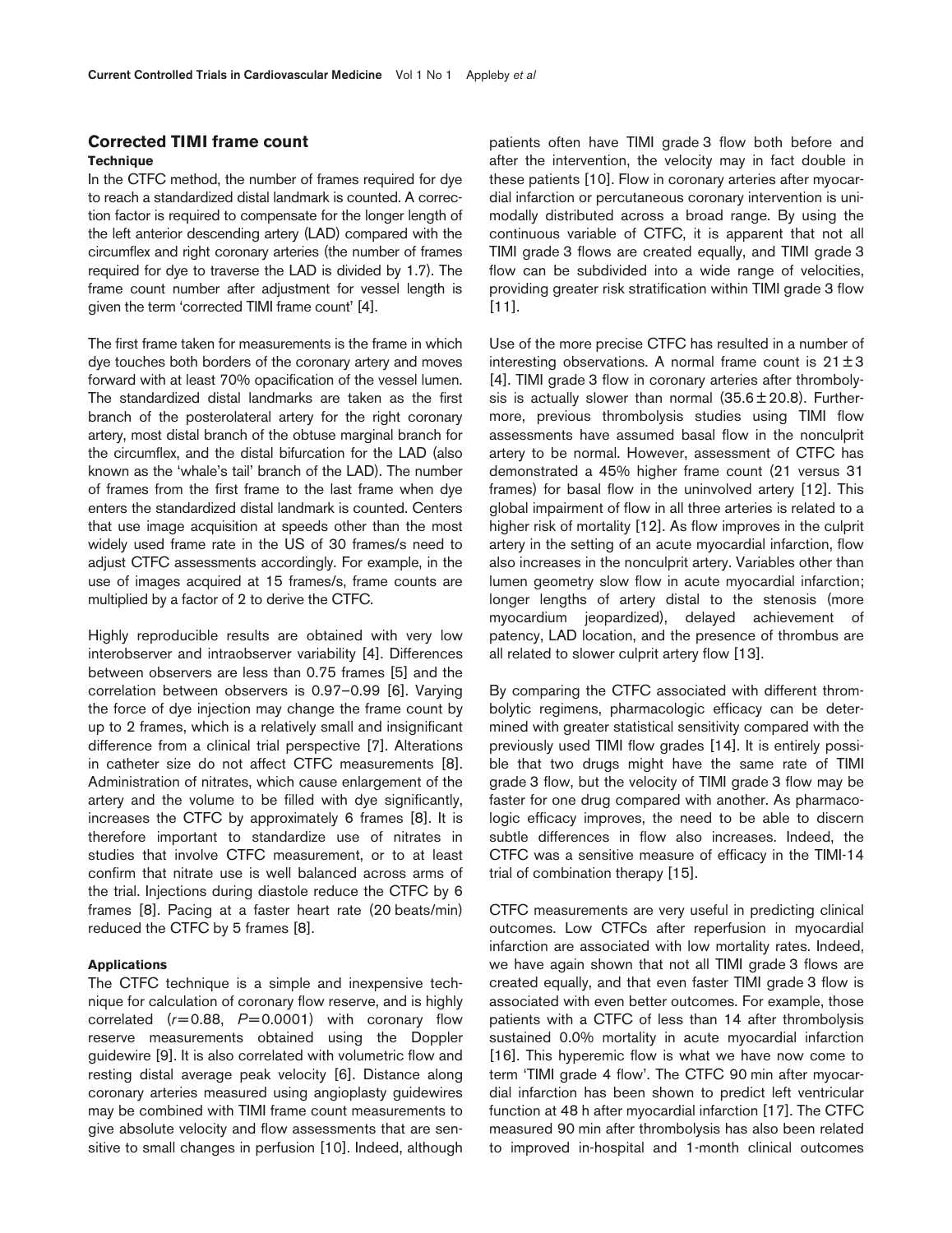[16]. Furthermore, CTFC at 1 month after myocardial infarction is highly correlated with infarct-related flow at 1 year [5]. Finally, repeat angiography after myocardial infarction or unstable angina demonstrates continued impairment in coronary artery flow 10 weeks after presentation [18], and CTFC measurements are also a predictor of reocclusion in patent infarct-related arteries [19].

The CTFC has been shown to be of value in the evaluation of percutaneous interventions. The CTFC divided by the minimum lumen diameter at the end of the intervention was the most powerful predictor of restenosis in a recent report [6]. Thus, both 'bigger and faster' is better [6]. Indeed, we have shown that the CTFC is of independent predictive value with respect to restenosis above and beyond the minimum lumen diameter and the reference diameter. We have also shown that it is related to mortality after coronary intervention in the setting of unstable angina and non-Q-wave myocardial infarction [20]. Stenting in acute myocardial infarction has been associated with a greater improvement in coronary artery flow as measured using the CTFC method [21].

Although establishing flow in acute myocardial infarction is important, this does not necessarily result in microvascular perfusion at the tissue level [22]. We have recently demonstrated [22] that inadequate perfusion of the myocardium using the TIMI myocardial perfusion grade is related to higher mortality. Despite achieving normal epicardial TIMI grade 3 flow or a CTFC of below 40, those patients with a closed microvasculature (TIMI myocardial perfusion grade 0, a pale myocardium) had a mortality of over 5%, whereas those patients with normal perfusion at the level of the myocardium (TIMI myocardial perfusion grade 3 flow) had a mortality of under 1%. Thus, restoration of epicardial blood flow is adequate, but not sufficient to ensure an optimal outcome. It is the restoration of flow at both the epicardial and tissue level that yields the best clinical outcomes. We have shown that those patients with a residual impairment of flow (a CTFC  $>$  28) despite a minimal 16% residual stenosis have a mortality rate 12 times higher than that in patients with normal flow. This again points to the critical nature of the microvasculature in determining outcomes, despite the relief of the stenosis [13].

### **Conclusion**

The TIMI Frame Count is accurate and precise. Its simplicity and ease of use should allow it to be broadly applied to provide further insight into pathophysiology and the efficacy of reperfusion strategies

#### **References**

1. Stone GW, Brodie BR, Griffin JJ, Morice MC, Costantini C, Goar FG, Overlie PA, Popma JJ, McDonnell J, Jones D, O'Neill WW, Grines CL, for the PAMI Stent Pilot Trial Investigators: **Prospective, multicenter study of the safety and feasibility of primary stenting in acute myocardial infarction: in-hospital and 30-day results of the PAMI stent pilot trial.** *J Am Coll Cardiol* 1998, **31**:23–30.

- 2. Gibson CM, Ryan K, Sparano A, Rizzo M, Moynihan J, Kelley M, Marble SJ, Dodge JT, Antman EM, for the TIMI Study Group: **Methodologic drift in the assessment of TIMI grade 3 flow and its implications with respect to the reporting of angiographic trial results.** *Am Heart J* 1999, **137**:1179–1184.
- 3. Ross AM, Neuhaus KL, Ellis SG: **Frequent lack of concordance among core laboratories in assessing TIMI flow grade after reperfusion therapy [abstract].** *Circulation* 1995, **92**:345.
- 4. Gibson CM, Cannon CP, Daley WL, Dodge JT, Alexander B, Marble SJ, McCabe CH, Raymond L, Fortin T, Poole WK, Braunwald E: **TIMI frame count: a quantitative method of assessing coronary artery flow.** *Circulation* 1996, **93**:879–888.
- 5. French JK, Ellis CJ, Webber BJ, Williams BF, Amos DJ, Ramanathan K, Whitlock RM, White HD: **Abnormal coronary flow in infarct arteries 1 year after myocardial infarction is predicted at 4 weeks by corrected Thrombolysis in Myocardial Infarction (TIMI) frame count and stenosis severity.** *Am J Cardiol* 1998, **81**:665–671.
- 6. Stankovic G, Manginas A, Voudris V, Pavlides G, Athanassopoulos G, Ostojic M, Cokkinos DV: **Prediction of restenosis after coronary angioplasty by use of a new index: TIMI frame count/minimal luminal diameter ratio.** *Circulation* 2000, **101**:962–968.
- 7. Dodge JT, Rizzo M, Nykiel M, Altman J, Hobkirk K, Brennan M, Gibson CM: **Impact of injection rate on the Thrombolysis in Myocardial Infarction (TIMI) trial frame count.** *Am J Cardiol* 1998, **81**:1268– 1270.
- 8. Abaci A, Oguzham A, Eryol NK, Ergin A: **Effect of potential confounding factors in the thrombolysis in myocardial infarction (TIMI) trial frame count and its reproducibility.** *Circulation* 1999, **100**:2219–2223.
- 9. Manginas A, Gatzov P, Chasikidis C, Voudris V, Pavlides G, Cokkinos DV: **Estimation of coronary flow reserve using the Thrombolysis In Myocardial Infarction (TIMI) frame count method.** *Am J Cardiol* 2000, **83**:1562–1565.
- 10. Gibson CM, Dodge JT, Goel M, Al-Mousa EN, Rizzo M, McLean C, Ryan K, Sparano A, Marble SJ, Daley WL, Cannon CP, Antman EM: **Angioplasty guidewire velocity: a new simple method to calculate absolute coronary blood velocity and flow.** *Am J Cardiol* 1997, **80**: 1536–1539.
- 11. Gibson CM: **The sundial and the stopwatch.** *Am Heart J* 1999, **138**:614–617.
- 12. Gibson CM, Ryan KA, Murphy SA, Mesley R, Marble SJ, Guigliano RP, Cannon CP, Antman EM, Braunwald E: **Impaired coronary blood flow in nonculprit arteries in the setting of acute myocardial infarction. The TIMI Study Group. Thrombolysis in myocardial infarction.** *J Am Coll Cardiol* 1999, **34**:974–982.
- 13. Gibson CM, Murphy SA, Menown I, Sequeira RF, Greene R, Van de Werf F, Schweiger MJ, Ghali M, Frey M, Ryan KA, Marble SJ, Giugliano RP, Antman EM, Cannon CP, Braunwald E, for the TIMI Study Group: **Determinants of coronary blood flow after thrombolytic administration. TIMI Study Group. Thrombolysis in Myocardial Infarction.** *J Am Coll Cardiol* 1999, **34**:1403–1412.
- 14. Gibson CM, Cannon CP, Murphy SA, Adgey J, Schweiger MJ, Sequeira RF, Grollier G, Fox NL, Weaver D, Van de Werf F, Braunwald E: **Weight-adjusted dosing of TNK-tissue plasminogen activator and its relation to angiographic outcomes in the thrombolysis in myocardial infarction 10B trial. TIMI 10B Investigators.** *Am J Cardiol* 1999, **84**:976–980.
- 15. Antman EM, Giugliano RP, Gibson CM, McCabe CH, Coussement P, Kleiman NS, Vahanian A, Adgey AAJ, Menown I, Rupprecht HJ, Van der Wieken R, Ducas J, Scherer J, Anderson K, Van de Werf F, Braunwald E, for the Thrombolysis in Myocardial Infarction (TIMI) 14 Investigators: **Abciximab facilitates the rate and extent of thrombolysis: results of the thrombolysis in myocardial infarction (TIMI) 14 trial.** *Circulation* 1999, **99**:2720–2732.
- 16. Gibson CM, Murphy SA, Rizzo MJ, Ryan KA, Marble SJ, McCabe CH, Cannon CP, Van de Werf F, Braunwald E: **Relationship between TIMI frame count and clinical outcomes after thrombolytic administration. Thrombolysis In Myocardial Infarction (TIMI) Study Group.** *Circulation* 1999, **99**:1945–1950.
- 17. French JK, Straznicky IT, Webber BJ, Aylward PE, Frey MJ, Adgey AA, Williams BF, McLaughlin SC, White HD for the HERO 1 Investigators: **Angiographic frame counts 90 minutes after streptokinase predict left ventricular function at 48 hours following myocardial infarction.** *Heart* 1999, **81**:128–133.
- 18. Williams MJ, Stewart RA: **Coronary artery flow ten weeks after myocardial infarction or unstable angina: effects of combined warfarin and aspirin therapy.** *Int J Cardiol* 1999, **69**:19–25.